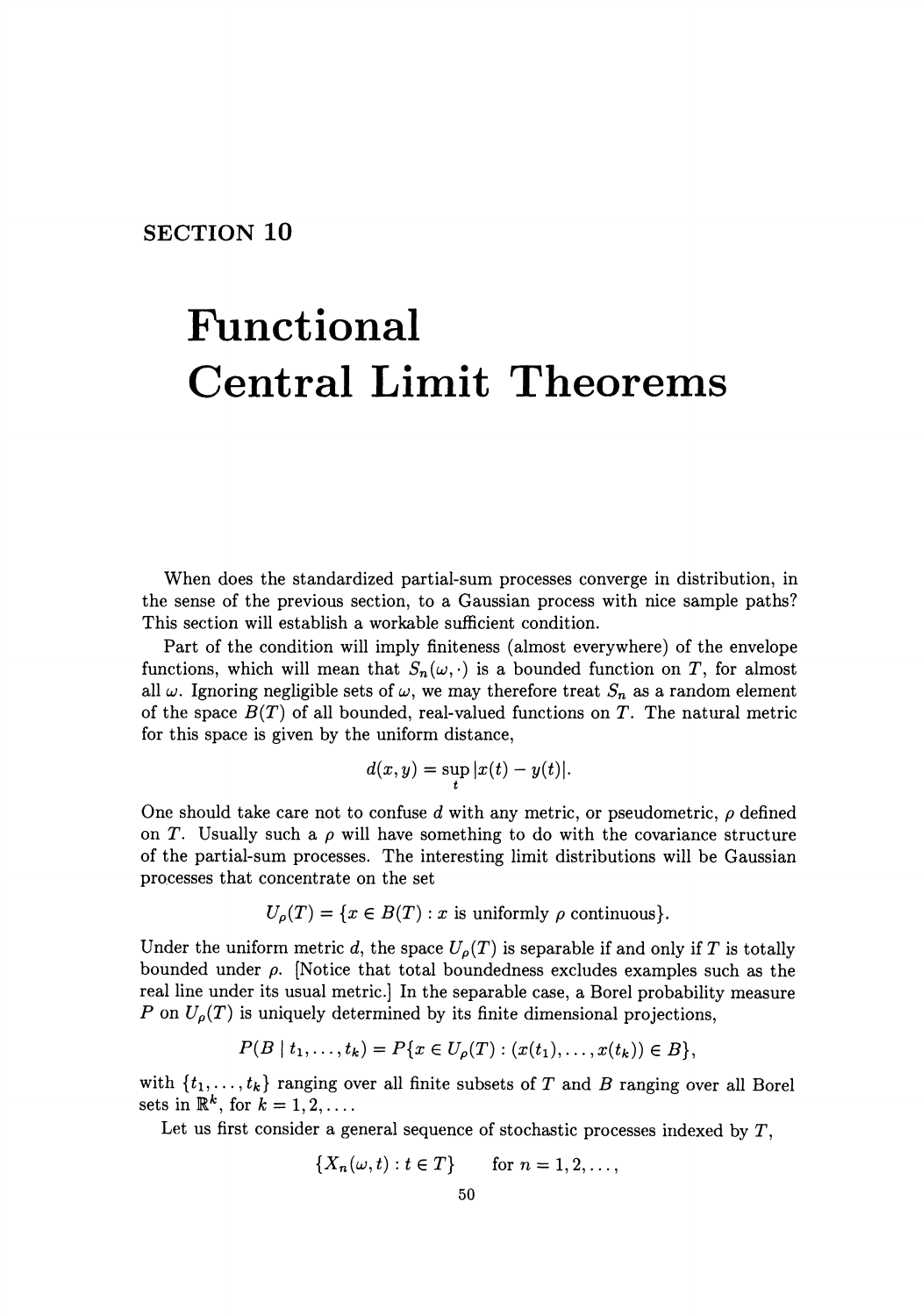and then specialize to the case where  $X_n$  is a properly standardized partial-sum process. Let us assume that the finite dimensional projections of  $X_n$  converge in distribution. That is, for each finite subset  $\{t_1, \ldots, t_k\}$  of *T* there is a Borel probability measure  $P(\cdot | t_1, \ldots, t_k)$  on  $\mathbb{R}^k$  such that

(10.1) 
$$
(X_n(\cdot,t_1),\ldots,X_n(\cdot,t_k)) \rightsquigarrow P(\cdot \mid t_1,\ldots,t_k).
$$

Usually classical central limit theorems will suggest the standardizations needed to ensure such finite dimensional convergence.

(10.2) THEOREM. Let  $\{X_n(\cdot,t): t \in T\}$  be stochastic processes indexed by a *totally bounded pseudometric space*  $(T, \rho)$ . *Suppose:* 

- (*i*) the finite dimensional distributions converge, as in  $(10.1)$ ;
- *(ii)* for each  $\epsilon > 0$  and  $\eta > 0$  there is a  $\delta > 0$  such that

$$
\limsup \mathbb{P}^*\bigg\{\sup_{\rho(s,t)<\delta}|X_n(\omega,s)-X_n(\omega,t)|>\eta\bigg\}<\epsilon.
$$

*Then there exists a Borel measure P concentrated on*  $U_o(T)$ *, with finite dimensional* projections given by the distributions  $P(\cdot \mid t_1, \ldots, t_k)$  from (10.1), such that  $X_n$ *converges in dzstribution to P.* 

*Conversely, if*  $S_n$  *converges in distribution to a Borel measure* P on  $U_p(T)$  then *conditions (i) and (ii) are satisfied.* 

SKETCH OF A PROOF. The converse part of the theorem is a simple exercise involving almost sure representations.

For the direct part, first establish existence of the measure *P* concentrating on  $U_{\rho}(T)$ . Let  $T(\infty) = \{t_1, t_2, \dots\}$  be a countable dense subset of T. Define  $T(k) = \{t_1, \ldots, t_k\}$ . The Kolmogorov extension theorem lets us build a measure P on the product  $\sigma$ -field of  $\mathbb{R}^{T(\infty)}$  with the finite dimensional distributions from the right-hand side of (10.1). By passing to the limit in (ii) we get

$$
P\left\{x \in \mathbb{R}^{T(\infty)} : \max_{\substack{\rho(s,t) < \delta \\ s,t \in T(k)}} |x(s) - x(t)| \ge \eta \right\} \le \epsilon \quad \text{for every } k.
$$

Letting  $k \to \infty$ , then casting out various sequences of negligible sets, we find that P concentrates on the set  $U_o(T(\infty))$  of all uniformly continuous functions on  $T(\infty)$ . Each function in  $U_{\rho}(T(\infty))$  has a unique extension to a function in  $U_{\rho}(T)$ ; the extension carries P up to the sought-after Borel measure on  $U_{\rho}(T)$ .

To complete the proof let us construct a new probability space  $(\widetilde{\Omega}, \widetilde{\mathcal{A}}, \widetilde{\mathbb{P}})$  that supports perfect maps  $\phi_n$  into  $\Omega$ , such that  $X_n \circ \phi_n$  converges to an  $\widetilde{X}$  with distribution P, in the strengthened almost sure sense of the Representation Theorem from the previous section. This is not the circular argument that it might appear; we do not need to assume the convergence  $X_n \rightarrow P$  in order to adapt some of the ideas from the proof of that theorem. Indeed, we can break into the proof between its second and third steps by establishing directly that  $\liminf P_* \{ X_n \in B \} \geq PB$ for every *B* that is a finite intersection of closed balls in  $B(T)$  with centers in  $U_{\rho}(T)$ and zero P measure on their boundaries.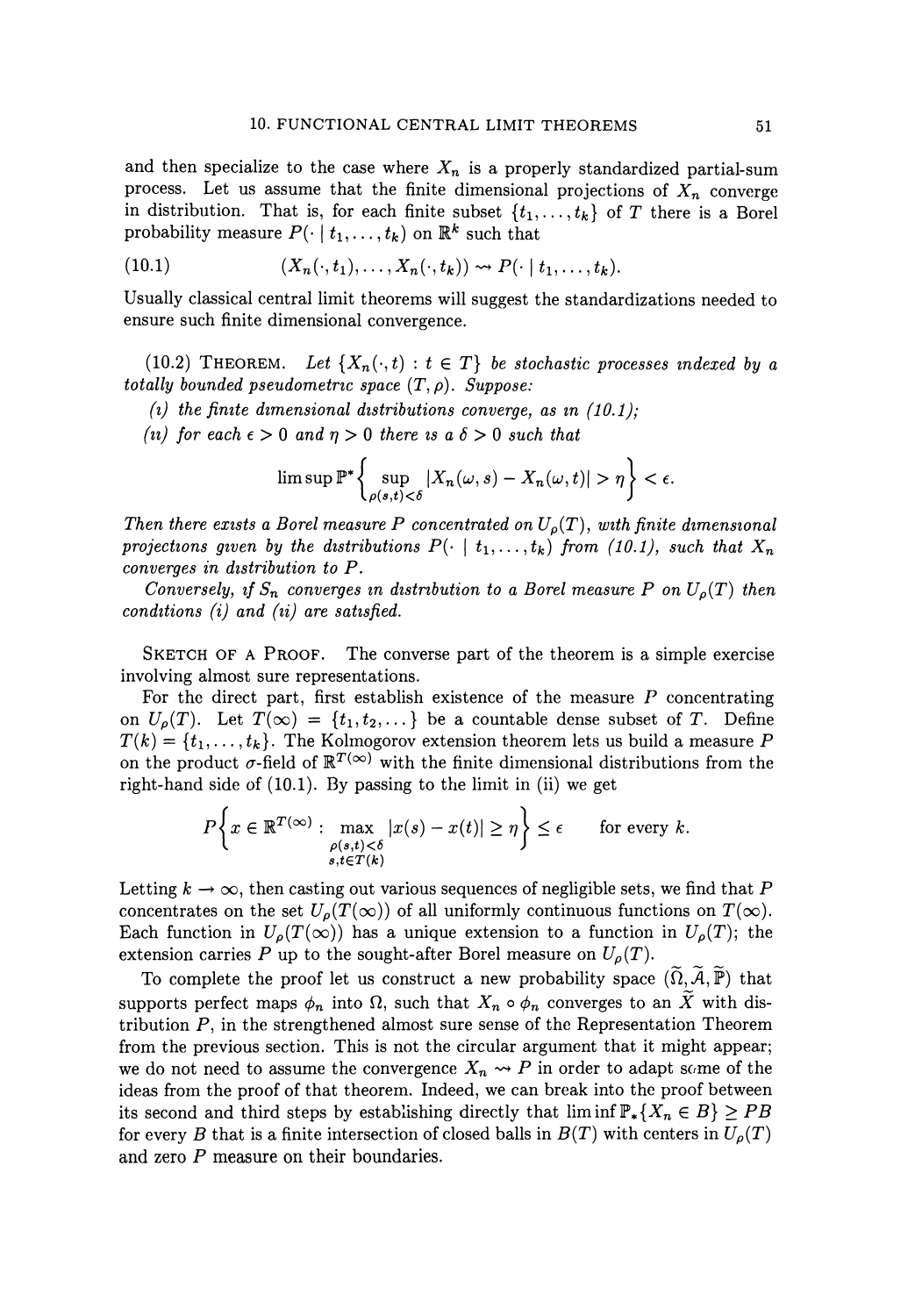#### 52 EMPIRICAL PROCESSES

Such a set B has a simple form; it is defined by a pair of functions g, h in  $U_{\rho}(T)$ :

$$
B = \{ x \in B(T) : g(t) \le x(t) \le h(t) \text{ for all } T \}.
$$

It has zero *P* measure on its boundary. For  $\eta > 0$  define

$$
B_{\eta} = \{x \in B(T) : g(t) + \eta < x(t) < h(t) - \eta \text{ for all } t\}.
$$

As  $\eta \rightarrow 0$ , the sets  $B_n$  expand up to the interior of B. The fact that P puts zero measure on the boundary of B lets us choose  $\eta$  so that  $PB_n \ge PB - \epsilon$ . This inequality gives us room to approximate the paths of the  $X_n$  processes from their values on a finite subset of  $T$ .

Fix an  $\epsilon > 0$ . The fact that P concentrates on  $U_{\rho}(T)$  lets us choose a  $\delta > 0$  so that the set

$$
F = \left\{ x \in B(T) : \sup_{\rho(s,t) < \delta} |x(s) - x(t)| \le \eta/2 \right\}
$$

has P measure at least  $1-\epsilon$ . Condition (ii) of the theorem lets us assume that  $\delta$  is small enough to ensure  $\limsup \mathbb{P}^*\{X_n \in F^c\} < \epsilon$ . We may also assume that both g and  $h$  belong to  $F$ , because both are uniformly continuous.

Now let  $T(k) = \{t_1, \ldots, t_k\}$  be a finite set that approximates within a distance  $\delta$ to every point of T. For a function x in F and a t with  $\rho(t, t_i) < \delta$ , if  $x(t_i) < h(t_i) - \eta$ then  $x(t) \leq x(t_i) + \eta/2 < h(t_i) - \eta/2$ . The upper bound is less than  $h(t)$ , because  $h \in F$ . A similar argument with *g* would give a lower bound. It follows that the set

$$
\{X_n \in F : g(t_i) + \eta < X_n(\cdot, t_i) < h(t_i) - \eta \text{ for } t_i \in T(k)\}
$$

is contained within  $\{X_n \in B\}$ , and hence

$$
\mathbb{P}_{*}\lbrace X_{n} \in B \rbrace \geq \mathbb{P}\lbrace g + \eta < X_{n} < h - \eta \text{ on } T(k) \rbrace - \mathbb{P}^{*}\lbrace X_{n} \in F^{c} \rbrace.
$$

The first term on the right-hand side may be reexpressed as

$$
\mathbb{P}\{(X_n(\cdot,t_1),\ldots,X_n(\cdot,t_k))\in G\},\
$$

where *G* is the open subset of  $\mathbb{R}^k$  defined by the inequalities

$$
g(t_i) + \eta < x_i < h(t_i) - \eta \quad \text{for } i = 1, \ldots, k.
$$

From assumption (i), the lim inf of the last probability is greater than

$$
P\{x \in U_{\rho}(T): (x(t_1),\ldots,x(t_k)) \in G\} \geq PB_{\eta}.
$$

It follows that

$$
\liminf \mathbb{P}_*\{X_n \in B\} \ge PB - 2\epsilon \quad \text{for each } \epsilon > 0.
$$

By copying Steps 3 through 8 in the proof of the Representation Theorem we could now complete the construction of versions of the  $X_n$  that converge in the strong sense to an  $\tilde{X}$  with distribution  $P$ . The assertion of the theorem would then follow easily.  $\Box$ 

Condition (ii) of Theorem 10.2 is sometimes called *stochastic equicontinuity* or, less precisely, uniform tightness. It is equivalent to the requirement: for every sequence  ${r_n}$  of real numbers converging to zero,

(10.3) 
$$
\sup\{|X_n(s) - X_n(t)| : \rho(s,t) < r_n\} \to 0 \quad \text{in probability.}
$$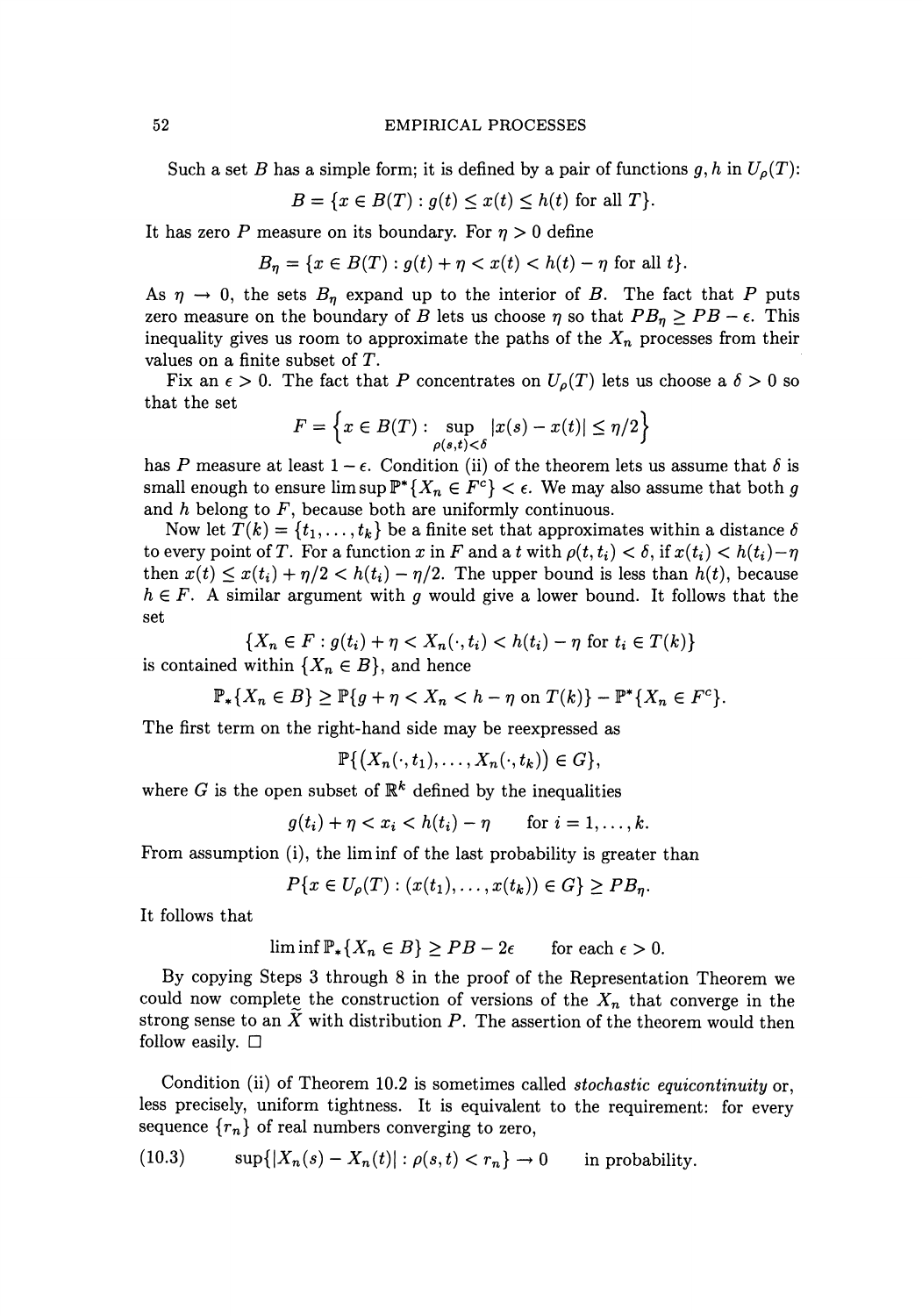It also implies (and actually is implied by) that for every sequence of random elements  $\{\sigma_n\}$ ,  $\{\tau_n\}$  of T with  $\rho(\sigma_n, \tau_n) \to 0$  in probability,

(10.4) 
$$
X_n(\sigma_n) - X_n(\tau_n) \to 0 \quad \text{in probability.}
$$

One has only to choose  $r_n$  converging to zero so slowly that  $\mathbb{P}^*\{\rho(\sigma_n, \tau_n) \ge r_n\} \to 0$ to establish the implication. Notice that (10.4) is much stronger than the corresponding assertion for deterministic sequences  $\{\sigma_n\}, \{\tau_n\}$  with  $\rho(s_n, t_n) \to 0$ . Verification of the weaker assertion would typically involve little more than an application of Tchebychev's inequality, whereas (10.4) corresponds to a much more powerful maximal inequality.

Let us now specialize Theorem 10.2 to random processes constructed from a triangular array  $\{f_{ni}(\omega, t): t \in T, 1 \leq i \leq k_n, n = 1, 2, \ldots\}$ , with the  $\{f_{ni}\}$ independent within each row. Define

$$
X_n(\omega, t) = \sum_{i \le k_n} \Big( f_{n_i}(\omega, t) - \mathbb{P} f_{n_i}(\cdot, t) \Big),
$$
  

$$
\rho_n(s, t) = \left( \sum_{i \le k_n} \mathbb{P} |f_{n_i}(\cdot, s) - f_{n_i}(\cdot, t)|^2 \right)^{1/2}.
$$

The double subscripting allows us to absorb into the notation the various standardizing constants needed to ensure convergence of finite dimensional distributions. If we also arrange to have

(10.5) 
$$
\rho(s,t) = \lim_{n \to \infty} \rho_n(s,t)
$$

well defined for each pair s, t in T, then such a  $\rho$  will be an appropriate choice for the pseudometric on *T*. In the frequently occurring case where  $f_{ni}(\omega, t) = f_i(\omega, t)/\sqrt{n}$ , with the  ${f_i}$  independent and identically distributed, we have  $\rho(s,t) = \rho_n(s,t)$ , and condition (v) of the next theorem is trivially satisfied.

(10.6) FUNCTIONAL CENTRAL LIMIT THEOREM. *Suppose the processes from the triangular array*  $\{f_m(\omega, t)\}\$  *are independent within rows and satisfy:* 

- (*i*) the  $\{f_{ni}\}\$  are manageable, in the sense of Definition 7.9;
- (*u*)  $H(s,t) = \lim_{n \to \infty} \mathbb{P}X_n(s)X_n(t)$  exists for every s, t in *T*;
- $(iii)$   $\limsup \sum_{i} \mathbb{P}F_{ni}^{2} < \infty;$
- $f(v)$   $\sum_{i} \mathbb{P} F_{ni}^{2} \{F_{ni} > \epsilon\} \rightarrow 0$  *for each*  $\epsilon > 0$ ;
- *(v)* the limit  $p(\cdot, \cdot)$  is well defined by (10.5) and, for all deterministic sequences  $\{s_n\}$  and  $\{t_n\}$ , if  $\rho(s_n,t_n)\to 0$  then  $\rho_n(s_n,t_n)\to 0$ .

*Then* 

- *(a) T is totally bounded under the p pseudometrzc;*
- *(b)* the finite dimensional distributions of  $X_n$  have Gaussian limits, with zero *means and covariances given by H, which uniquely determine a Gaussian* distribution P concentrated on  $U_{\rho}(T)$ ;
- $(c)$   $X_n$  converges in distribution to P.

PROOF. Conditions (ii) and (iv) imply (Lindeberg central limit theorem) that the finite dimensional distributions have the stated Gaussian limits.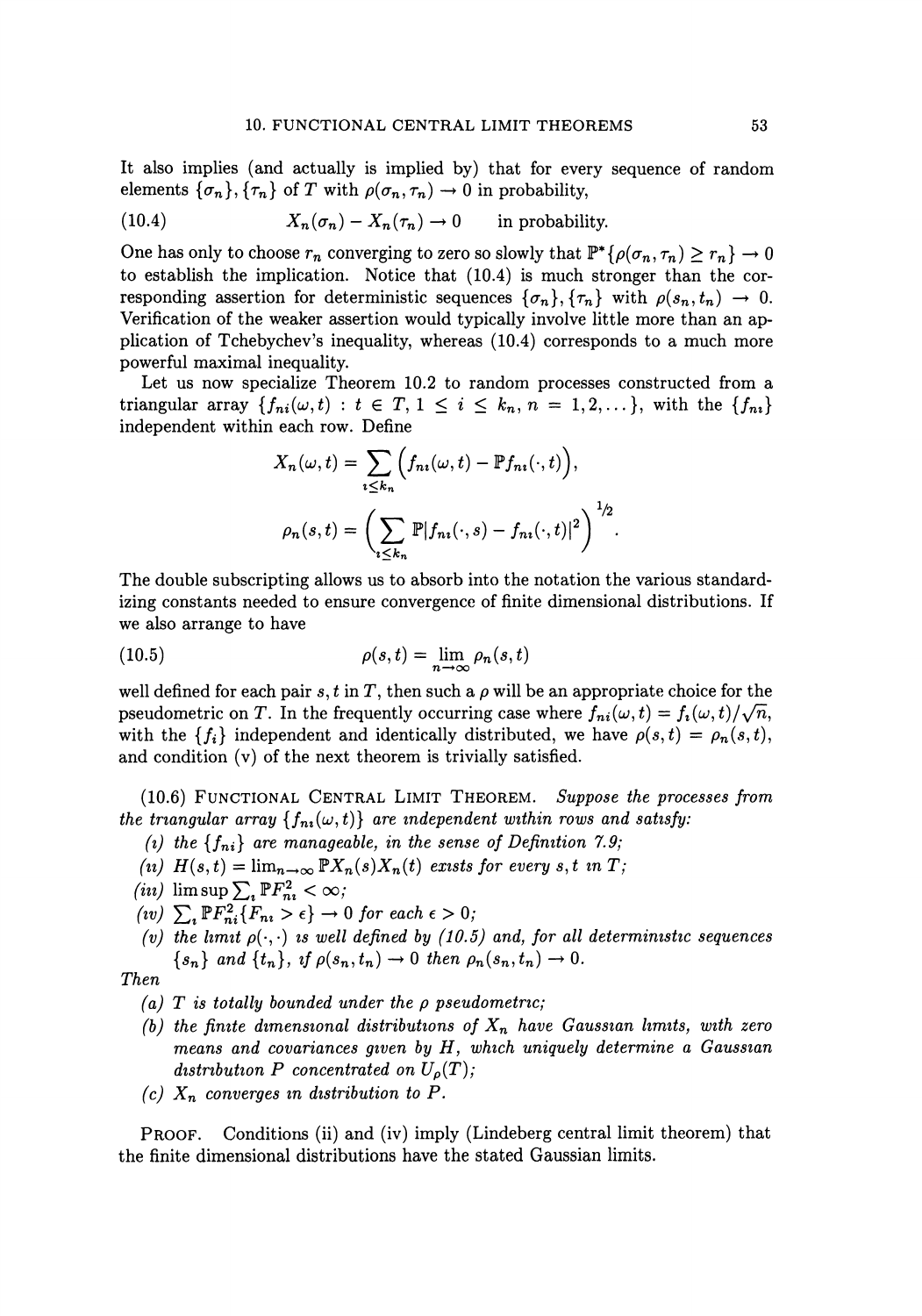#### 54 EMPIRICAL PROCESSES

The stochastic equicontinuity requirement of Theorem 10.2 will be established largely by means of maximal inequalities implied by manageability. Recall from Section 7 that manageability of the  $\{f_{ni}\}\$  means that there exists a deterministic function  $\lambda$  with  $\sqrt{\log \lambda}$  integrable and

(10.7) 
$$
D_2(x|\alpha \odot \mathbf{F}_n|_2, \alpha \odot \mathcal{F}_{n\omega}) \leq \lambda(x)
$$
 for  $0 < x \leq 1$ , all  $\omega$ , all  $\alpha$ , all n.

For manageable arrays of processes we have the moment bounds, for  $1 \leq p \leq \infty$ ,

(10.8) 
$$
\mathbb{P}\sup_{t}|\sum_{i}f_{ni}(\omega,t)-\mathbb{P}f_{ni}(\cdot,t)|^{p}\leq \mathbb{P}|\mathbf{F}_{n}|_{2}^{p}\Lambda_{p}(\delta_{n}/|\mathbf{F}_{n}|_{2}),
$$

where  $\delta_n^2 = \sup_t \sum_i f_{ni}(\omega, t)^2$  and  $\Lambda_p$  is a continuous, increasing function that depends only on  $\lambda$  and *p*, with  $\Lambda_p(0) = 0$  and  $\Lambda_p(1) < \infty$ .

The presence of the rescaling vector  $\alpha$  in (10.7) will allow us to take advantage of the Lindeberg condition (iv) without destroying the bound. Because (iv) holds for each fixed  $\epsilon > 0$ , it also holds when  $\epsilon$  is replaced by a sequence  $\{\epsilon_n\}$  converging to zero slowly enough:

$$
\sum_{i} \mathbb{P} F_{ni}^{2} \{ F_{ni} > \epsilon_n \} \to 0.
$$

We can replace  $f_{n_i}$  by  $f_{n_i}\{F_{n_i} \leq \epsilon_n\}$  and  $F_{n_i}$  by  $F_{n_i}\{F_{n_i} \leq \epsilon_n\}$  without disturbing inequality (10.7); the indicator function  ${F_n \leq \epsilon_n}$  is absorbed into the weight  $\alpha_i$ . The same truncation has no bad effect on the other four assumptions of the theorem. We therefore lose no generality by strengthening (iv) to:

$$
(iv)'
$$
  $F_{n_i}(\omega) \le \epsilon_n \quad \text{for all } n, \text{ all } i, \text{ all } \omega.$ 

Henceforth assume this inequality holds.

The idea will be to apply a maximal inequality analogous to (10.8) to the processes

$$
h_{n_1}(\omega, s, t) = f_{n_1}(\omega, s) - f_{n_1}(\omega, t),
$$

at least for those pairs *s*, *t* with  $\rho(s, t) < r_n$ , with the aim of establishing stochastic equicontinuity in the form (10.3). The maximal inequality will involve the random variable

$$
\theta_n(\omega) = \sup\{|\mathbf{h}_n(\omega, s, t)|_2 : \rho(s, t) < r_n\}.
$$

We will use manageability to translate the convergence  $r_n \to 0$  into the conclusion that  $\theta_n \to 0$  in probability.

From the stability results for packing numbers in Section 5, the doubly indexed processes  $\{h_{ni}(\omega, s, t)\}\$  are also manageable, for the envelopes  $H_{ni} = 2F_{ni}$ , with capacity bound  $\lambda(x/2)^2$ . And the processes  $\{h_{ni}(\omega, s, t)^2\}$  are manageable for the envelopes  ${H_{ni}^2}$ , by virtue of inequality (5.2) for packing numbers of pointwise products. The analogue of (10.8) therefore holds for the  $\{h_{ni}^2\}$  processes, with envelopes  $\{H_{ni}^2\}$  and the  $\Lambda_p$  function increased by a constant multiple. In particular,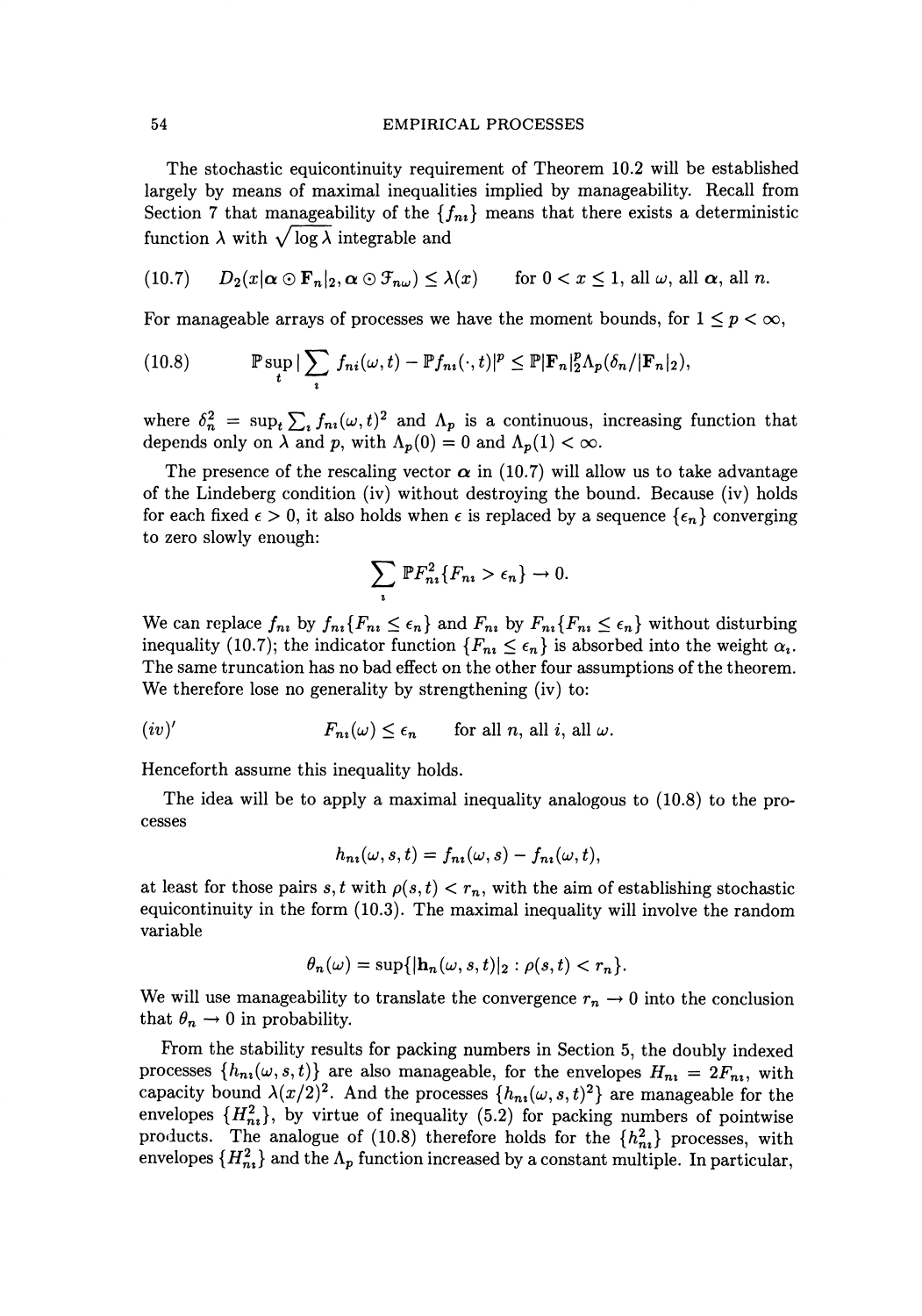there is a constant *C* such that

$$
\mathbb{P}\sup_{s,t} \left| \sum_{i} h_{ni}(\omega, s, t)^2 - \mathbb{P}h_{ni}(\cdot, s, t)^2 \right|^2 \le C \mathbb{P} \sum_{i} F_{ni}^4
$$
  

$$
\le C \sum_{i} \epsilon_n^2 \mathbb{P}F_{ni}^2
$$
  

$$
\to 0.
$$

Consequently,

(10.9)  $\sup_{s,t} |[\mathbf{h}_n(\omega, s, t)]_2^2 - \rho_n(s, t)^2| \to 0$ in probability.

The second part of assumption  $(v)$  implies that

$$
\sup_{s,t}\{\rho_n(s,t):\rho(s,t)
$$

Together these two uniformity results give  $\theta_n \to 0$  in probability.

The convergence (10.9) also establishes total boundedness of *T* under the  $\rho$ pseudometric, with plenty to spare. First note that assumption (iii) and the fact that  $\sum_{i} \mathbb{P}F_{ni}^4 \to 0$  together imply that  $|\mathbf{F}_n|_2$  is stochastically bounded: for some constant K there is probability close to one for all *n* that  $|\mathbf{F}_n|_2 \leq K$ . Now suppose  $\{t_1, \ldots, t_m\}$  is a set of points with  $\rho(t_i, t_j) > \epsilon K$  for  $i \neq j$ . By definition of  $\rho$  and by virtue of (10.9), with probability tending to one,

$$
|\mathbf{f}_n(\omega, t_i) - \mathbf{f}_n(\omega, t_j)|_2 > \epsilon K \quad \text{for } i \neq j.
$$

Eventually there will be an  $\omega$  (in fact, a whole set of them, with probability close to one) for which  $m \leq D_2(\epsilon | \mathbf{F}_n|_2, \mathcal{F}_{n\omega})$ . It follows from (10.7) that  $m \leq \lambda(\epsilon)$ . That is,  $\lambda$  is also a bound on the packing numbers of *T* under the  $\rho$  pseudometric.

To complete the proof of stochastic equicontinuity, invoke the analogue of (10.8) with  $p = 1$  for the processes of differences  $h_{ni}(\omega, s, t)$  with  $\rho(s, t) < r_n$ . By manageability, there is a continuous, increasing function  $\Gamma(\cdot)$  with  $\Gamma(0) = 0$  such that

$$
\mathbb{P}\sup\{|X_n(s)-X_n(t)|:\rho(s,t)
$$

For a fixed  $\epsilon > 0$ , split the right-hand side according to whether  $|\mathbf{F}_n|_2 > \epsilon$  or not, to get the upper bound

$$
\epsilon \Gamma(1) + \mathbb{P} |\mathbf{F}_n|_2 \Gamma\left(1 \wedge \frac{\theta_n}{2\epsilon}\right).
$$

The Cauchy-Schwarz inequality bounds the second contribution by

$$
\left[\mathbb{P}|\mathbf{F}_n|_2^2 \, \mathbb{P}\Gamma^2 \left(1 \wedge \frac{\theta_n}{2\epsilon}\right)\right]^{1/2}.
$$

Assumption (iii) keeps  $\mathbb{P}[\mathbf{F}_n]^2$  bounded; the convergence in probability of  $\theta_n$  to zero sends the second factor to zero. Stochastic equicontinuity of  $\{X_n\}$  follows.  $\Box$ 

REMARKS. The original functional central limit theorem for empirical distribution functions is due to Donsker (1952). Dudley (1978) extended the result to